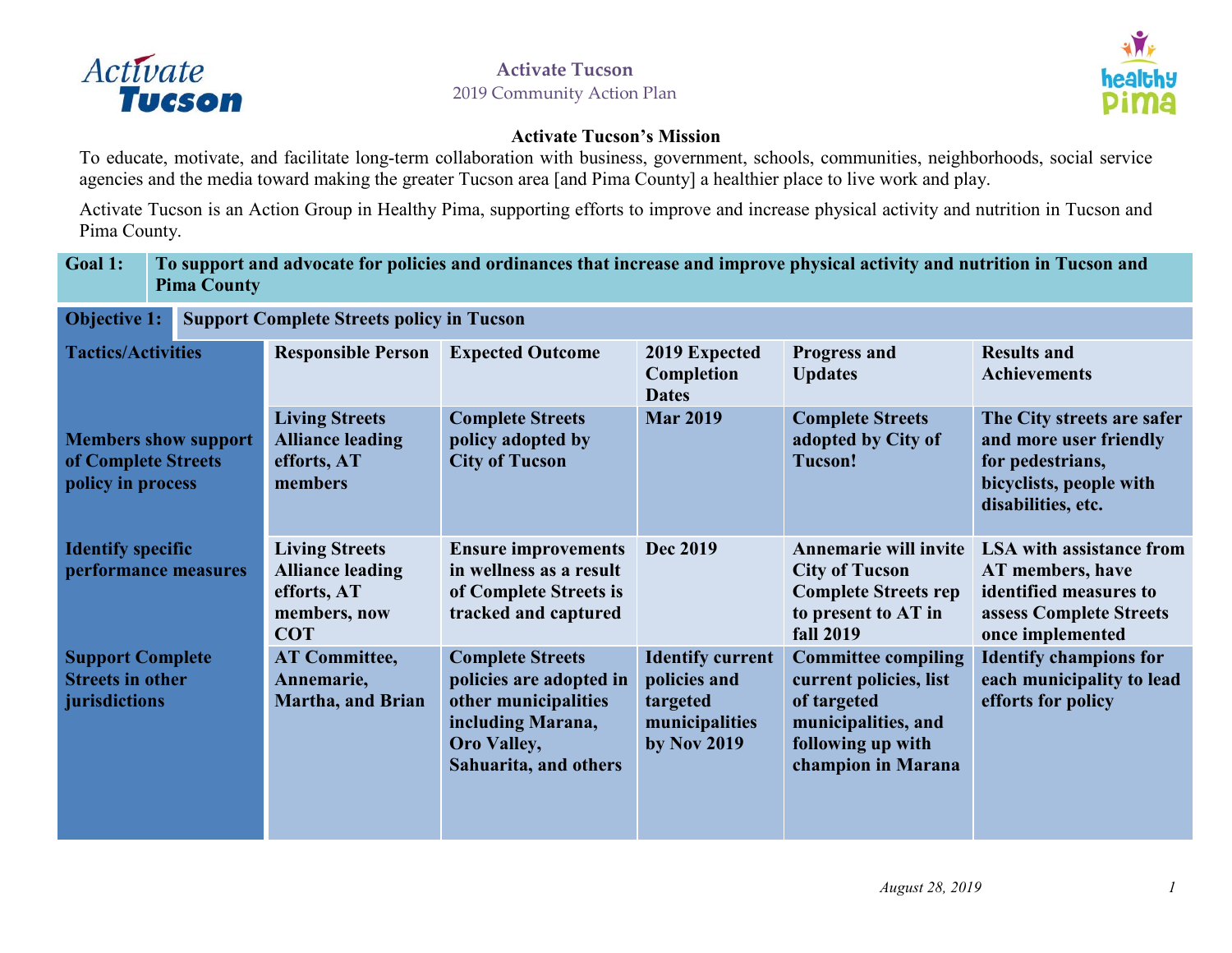

|                                                                                                     | Objective 2: Identify other policies, bills, and other legislation that either supports or hinders wellness in Pima County |                                                                                                                          |                                                                               |                                                                                                                                   |                                                                                                                               |  |
|-----------------------------------------------------------------------------------------------------|----------------------------------------------------------------------------------------------------------------------------|--------------------------------------------------------------------------------------------------------------------------|-------------------------------------------------------------------------------|-----------------------------------------------------------------------------------------------------------------------------------|-------------------------------------------------------------------------------------------------------------------------------|--|
| <b>Tactics/Activities</b>                                                                           | <b>Responsible Person</b>                                                                                                  | <b>Expected Outcome</b>                                                                                                  | 2019 Expected<br>Completion<br><b>Dates</b>                                   | <b>Progress and</b><br><b>Updates</b>                                                                                             | <b>Results and</b><br><b>Achievements</b>                                                                                     |  |
| <b>Members identify</b><br>legislation to support or<br>defeat through<br>advocacy                  | <b>AT</b> members                                                                                                          | <b>Wellness in Pima</b><br><b>County is supported</b>                                                                    | Ongoing                                                                       | Ongoing                                                                                                                           | <b>Advocacy to support or</b><br>defeat legislation                                                                           |  |
| <b>Review PCHD Needs</b><br><b>Assessment to identify</b><br>priority areas and<br>health inequity  | <b>AT</b> members and<br><b>PCHD</b>                                                                                       | <b>Based on Needs</b><br><b>Assessment findings,</b><br>priority area(s) and<br>health disparities will<br>be identified | <b>Identify areas</b><br>AT can support<br>by Dec 2019                        | <b>Updates reviewed in</b><br><b>Aug 2019</b>                                                                                     | Policies to move the<br>needle on health<br>inequities or other<br>emerging needs are<br>implemented                          |  |
| <b>Increase awareness of</b><br>activities and goals of<br>other Healthy Pima<br><b>Work Groups</b> | AT members and<br><b>PCHD</b>                                                                                              | <b>Increased awareness</b><br>of other activities in<br><b>Pima County and how</b><br>AT may support                     | Quarterly<br>meetings of all<br>work groups<br>may be<br>scheduled in<br>2020 | <b>Nic or Krista from</b><br><b>PCHD</b> will update on<br>other groups as well<br>as quarterly meetings                          | <b>Healthy Pima work</b><br>groups have awareness of<br>each other's efforts and<br>how we can support each<br>other          |  |
| <b>Objective 2:</b><br>Increase access to public use commercial kitchen                             |                                                                                                                            |                                                                                                                          |                                                                               |                                                                                                                                   |                                                                                                                               |  |
| <b>Tactics/Activities</b>                                                                           | <b>Responsible Person</b>                                                                                                  | <b>Expected Outcome</b>                                                                                                  | 2019 Expected<br>Completion<br><b>Dates</b>                                   | <b>Progress and</b><br><b>Updates</b>                                                                                             | <b>Results and</b><br><b>Achievements</b>                                                                                     |  |
| <b>Members meet with</b><br><b>PCHD</b> leaders and<br>others to show support                       | <b>AT</b> co-chairs<br>meeting with<br><b>PCHD</b> leadership<br>to discuss Kitchen<br>proposal                            | <b>Commercial kitchen</b><br>in new PC property<br>will be considered for<br>public use, including<br>potential partners | <b>Meeting with</b><br><b>PCHD</b> leaders<br>September 12,<br>2019           | <b>Committee met and</b><br>created a one page<br>proposal for PC to<br>consider for the<br>kitchen, completed<br><b>May 2019</b> | <b>Commercial kitchen</b><br>available for public use<br>supports increased access<br>to healthy food and<br>economic benefit |  |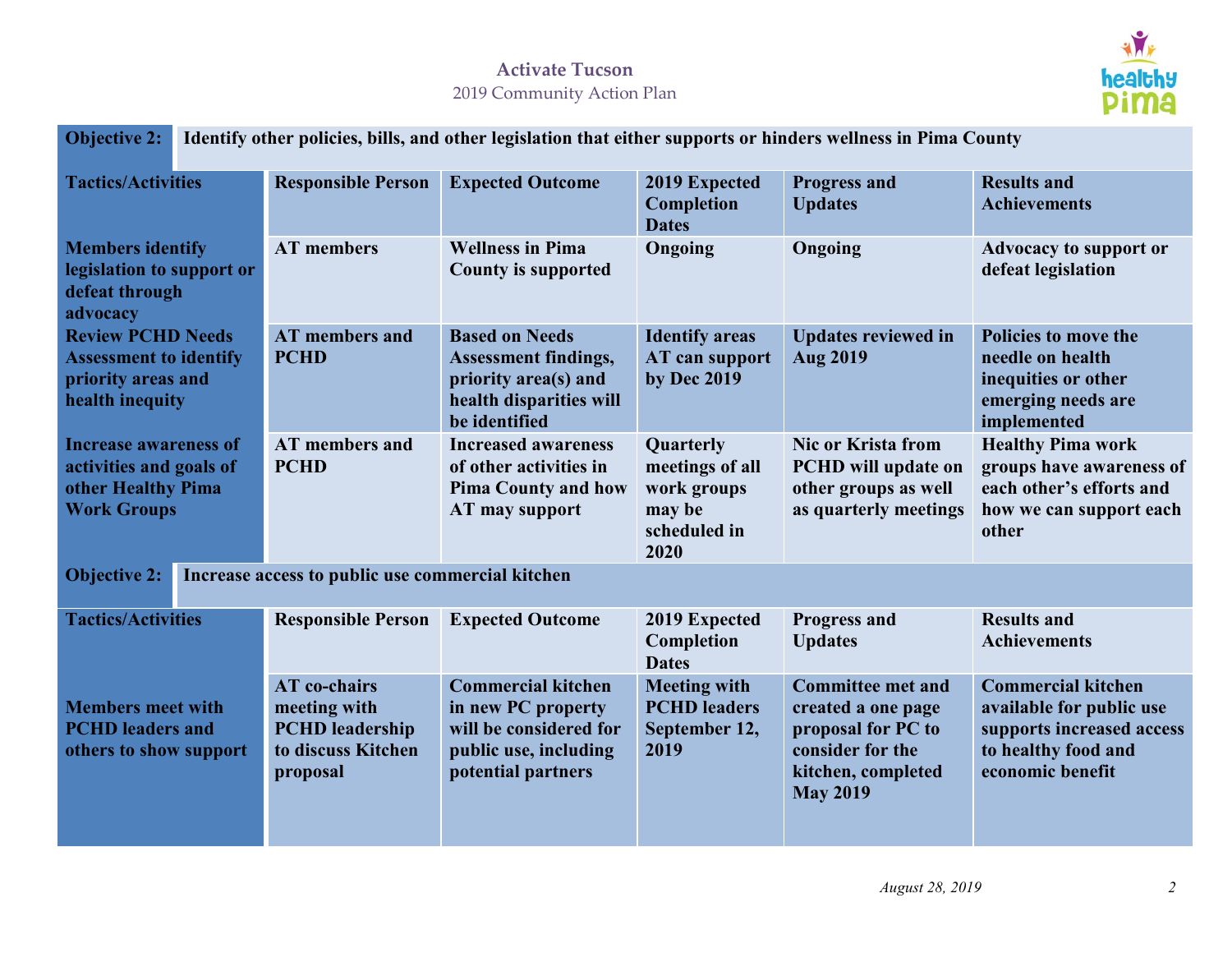

| <b>Goal 2:</b>                                                                                                   |        | To initiate, develop, and pursue new legislation that supports physical activity and nutrition in Pima County                   |                                                                                                                                    |                                             |                                                                                                                                                                 |                                                                                                                                                                                                                     |  |  |
|------------------------------------------------------------------------------------------------------------------|--------|---------------------------------------------------------------------------------------------------------------------------------|------------------------------------------------------------------------------------------------------------------------------------|---------------------------------------------|-----------------------------------------------------------------------------------------------------------------------------------------------------------------|---------------------------------------------------------------------------------------------------------------------------------------------------------------------------------------------------------------------|--|--|
| <b>Objective 1:</b>                                                                                              | County | As identified by members, initiate ordinances, bills, etc. to address an issue impacting physical activity or nutrition in Pima |                                                                                                                                    |                                             |                                                                                                                                                                 |                                                                                                                                                                                                                     |  |  |
| <b>Tactics/Activities</b>                                                                                        |        | <b>Responsible Person</b>                                                                                                       | <b>Expected Outcome</b>                                                                                                            | 2019 Expected<br>Completion<br><b>Dates</b> | <b>Progress and</b><br><b>Updates</b>                                                                                                                           | <b>Results and</b><br><b>Achievements</b>                                                                                                                                                                           |  |  |
| <b>Members identify issues</b><br>impacting physical<br>activity and nutrition<br>and appropriate<br>legislation |        | <b>AT</b> members                                                                                                               | <b>Wellness in our</b><br>community is<br>increased                                                                                | Ongoing                                     | Ongoing                                                                                                                                                         | <b>Long lasting positive</b><br>impacts on physical<br>activity and/or nutrition<br>are created as a result of<br>the bill, ordinance, etc.                                                                         |  |  |
| <b>Objective 2:</b>                                                                                              |        | AT members and organizations support recently passed Prop 407, improving COT Parks                                              |                                                                                                                                    |                                             |                                                                                                                                                                 |                                                                                                                                                                                                                     |  |  |
| <b>Tactics/Activities</b>                                                                                        |        | <b>Responsible Person</b>                                                                                                       | <b>Expected Outcome</b>                                                                                                            | 2019 Expected<br>Completion<br><b>Dates</b> | <b>Progress and</b><br><b>Updates</b>                                                                                                                           | <b>Results and</b><br><b>Achievements</b>                                                                                                                                                                           |  |  |
| <b>Members regularly</b><br>review COT efforts,<br>advocate if needed                                            |        | AT members,<br><b>Krista</b> and<br>Annemarie attend<br><b>Bond Oversight</b><br>meetings                                       | <b>COT Parks are</b><br>improved as outlined<br>in the original plan,<br>supporting physical<br>activity and wellness<br>in Tucson | Ongoing                                     | <b>AT</b> members<br>regularly check COT<br>Parks progress on<br>initiative (quarterly)<br><b>Krista</b> and<br>Annemarie will be<br>able to provide<br>updates | <b>Ensure Parks</b><br>improvements occur with<br>a priority in low-income<br>areas where feasible, also<br>promote projects to<br>general public so<br>awareness of the positive<br>impact of this is<br>increased |  |  |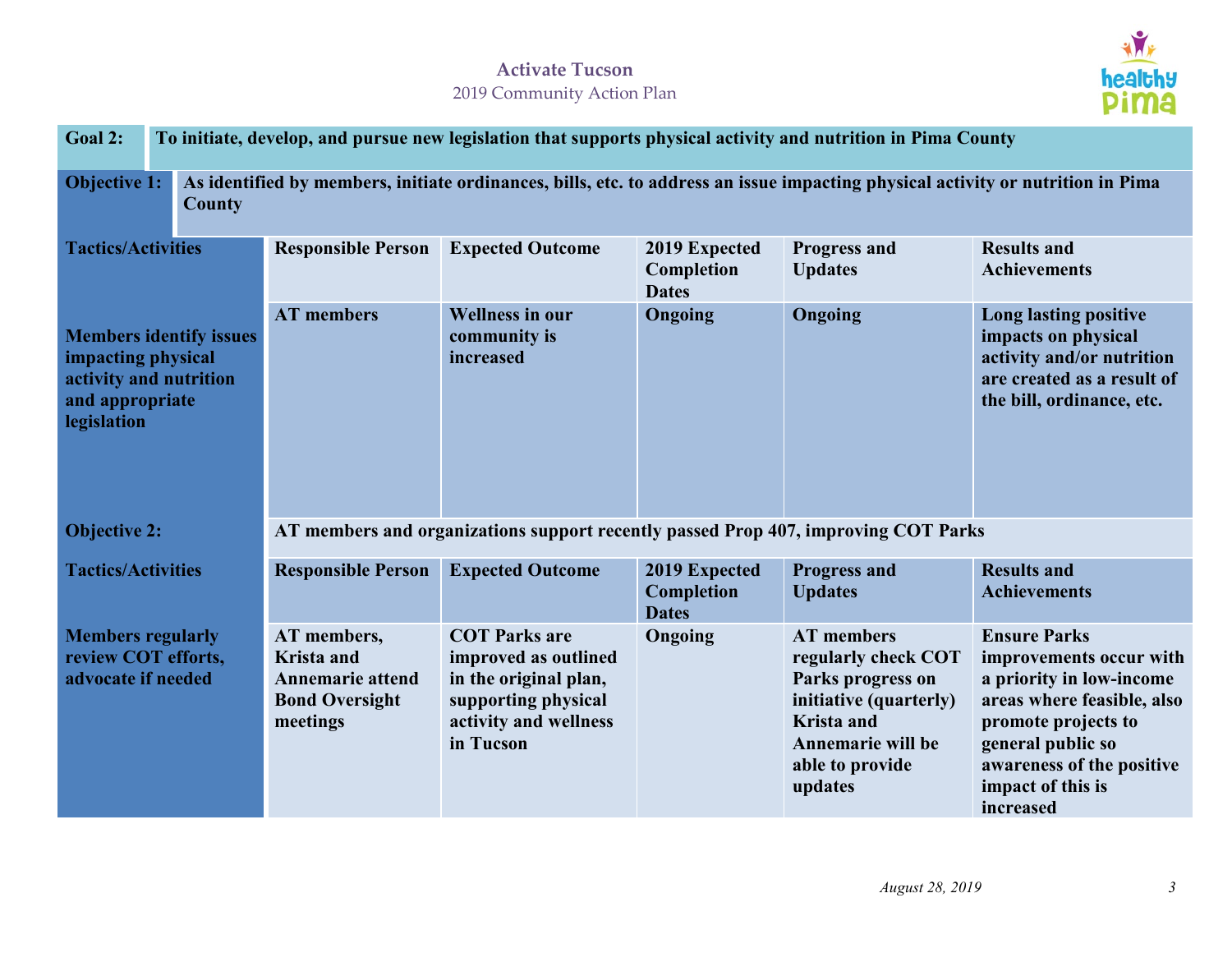

| Goal 3:                                                                                                                                                                       | nutrition | Lead efforts to increase education and awareness among government leaders regarding issues impacting physical activity and |                                                                                                                             |                                                                           |                                                                                                                   |                                                                                                                                                                        |  |  |
|-------------------------------------------------------------------------------------------------------------------------------------------------------------------------------|-----------|----------------------------------------------------------------------------------------------------------------------------|-----------------------------------------------------------------------------------------------------------------------------|---------------------------------------------------------------------------|-------------------------------------------------------------------------------------------------------------------|------------------------------------------------------------------------------------------------------------------------------------------------------------------------|--|--|
| <b>Objective 1:</b><br>To raise awareness and education among government leaders and facilitate advocacy of members and stakeholders by<br>coordinating forums for discussion |           |                                                                                                                            |                                                                                                                             |                                                                           |                                                                                                                   |                                                                                                                                                                        |  |  |
| <b>Tactics/Activities</b><br><b>Coordinate a forum</b><br>with government<br>leaders                                                                                          |           | <b>Responsible Person</b>                                                                                                  | <b>Expected Outcome</b>                                                                                                     | 2019 Expected<br>Completion<br><b>Dates</b>                               | <b>Progress and</b><br><b>Updates</b>                                                                             | <b>Results and</b><br><b>Achievements</b>                                                                                                                              |  |  |
|                                                                                                                                                                               |           | <b>AT</b> members                                                                                                          | <b>Awareness and</b><br>education among<br>government leaders is<br>increased and<br>advocacy of AT<br>members is increased | <b>Invite BOS</b><br>representative<br>to early 2019<br><b>AT</b> meeting | <b>Supervisor Valadez</b><br>attended the Feb<br>2019 AT meeting and<br>it was very successful                    | <b>Awareness of AT</b><br>members efforts is<br>increased to government<br>representatives as well as<br>how best to advocate<br>and/or share information<br>with them |  |  |
| <b>Invite government</b><br>representatives to AT<br><b>Meetings</b>                                                                                                          |           | <b>AT</b> members                                                                                                          | <b>Awareness and</b><br>education among<br>government leaders is<br>increased and<br>advocacy of AT<br>members is increased | Ongoing                                                                   | <b>Invite City of Tucson</b><br>new council members<br>and/or mayor in 2020<br>or have a City of<br>Tucson panel. | <b>Awareness of AT</b><br>members efforts is<br>increased to government<br>representatives as well as<br>how best to advocate<br>and/or share information<br>with them |  |  |